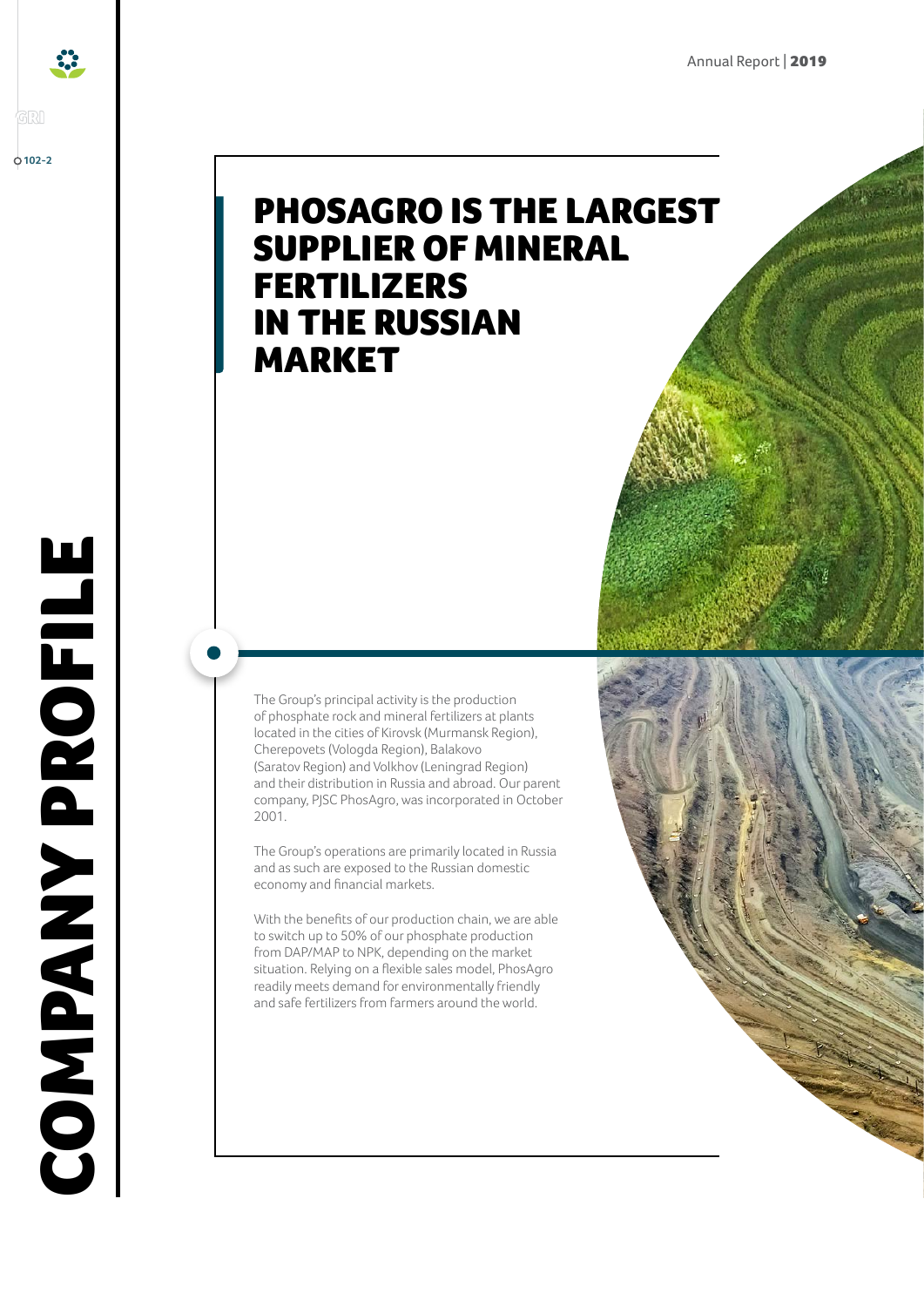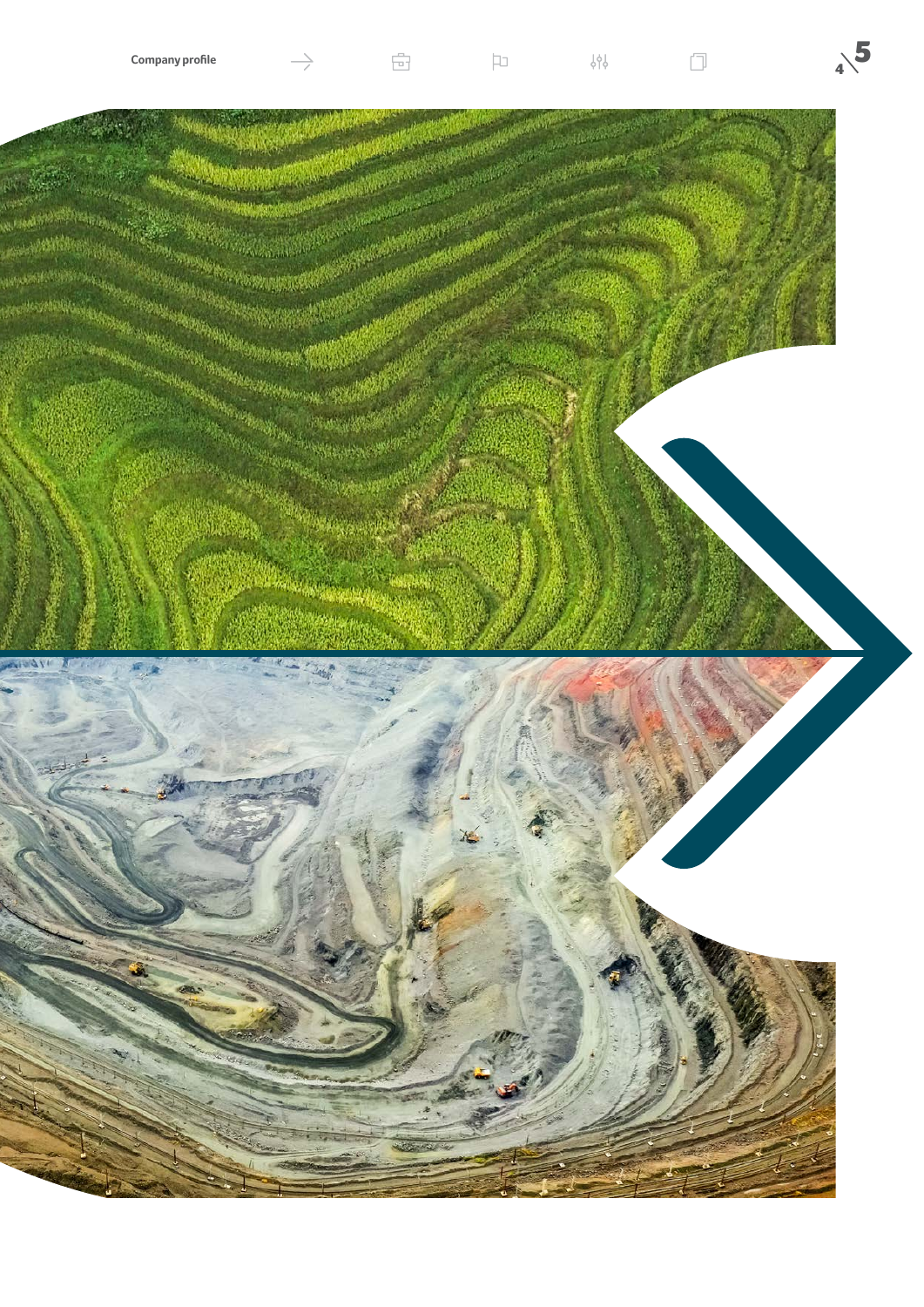# COMPANY PROFILE

 $\ddot{\phantom{a}}$